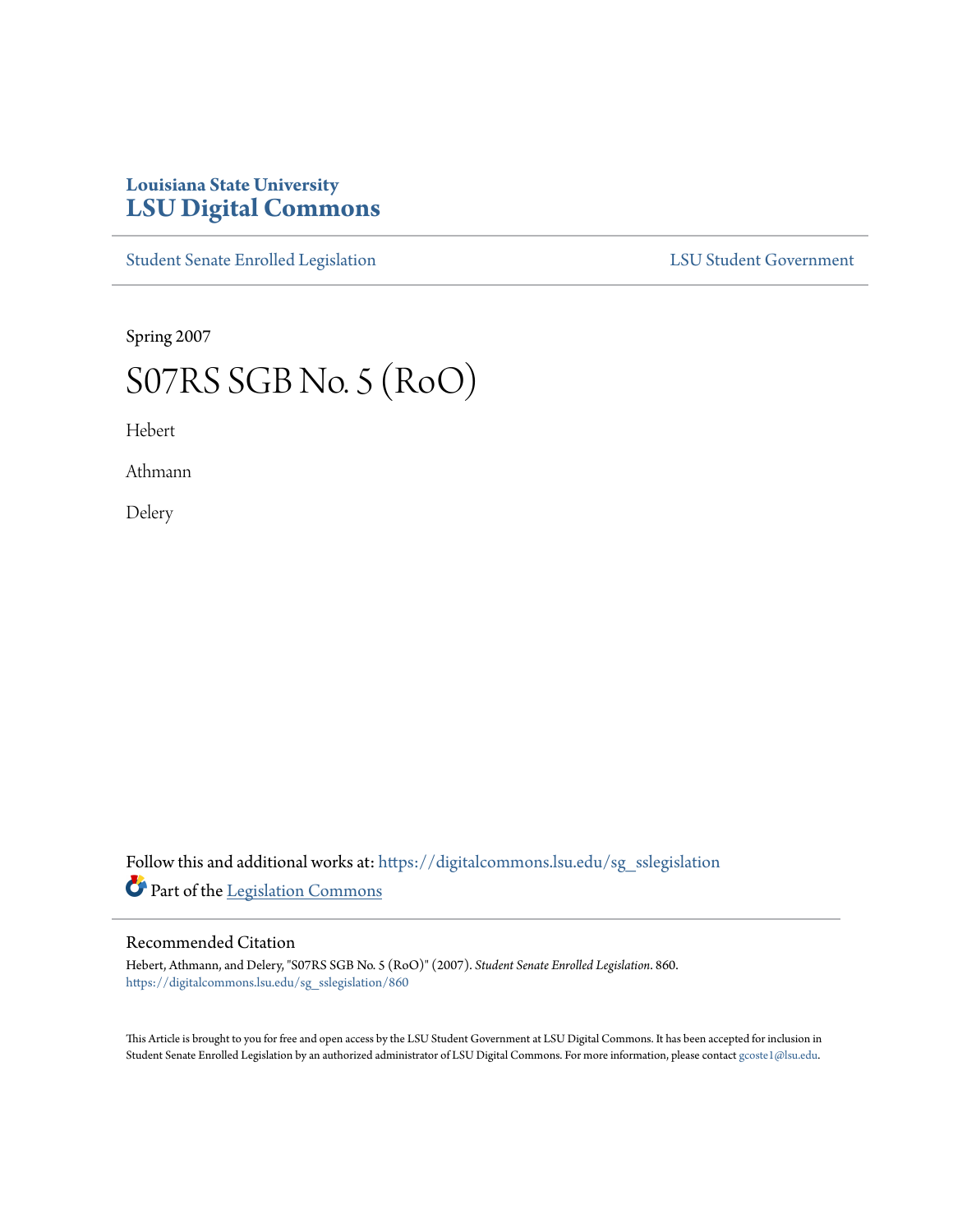| $\frac{1}{2}$  | STUDENT GOVERNMENT                                                      |  |                                                                                                                                       | <b>ENROLLED</b> |  |
|----------------|-------------------------------------------------------------------------|--|---------------------------------------------------------------------------------------------------------------------------------------|-----------------|--|
| 3              |                                                                         |  | LOUISIANA STATE UNIVERSITY                                                                                                            |                 |  |
| $\overline{4}$ | <b>STUDENT SENATE</b>                                                   |  |                                                                                                                                       |                 |  |
| 5              | So7RS                                                                   |  |                                                                                                                                       |                 |  |
| 6              | SGB No. 5                                                               |  |                                                                                                                                       |                 |  |
| $\overline{7}$ | BY:                                                                     |  | SPEAKER PRO-TEMPORE HEBERT; SENATORS ATHMANN AND DELERY                                                                               |                 |  |
| 8              |                                                                         |  |                                                                                                                                       |                 |  |
| 9              |                                                                         |  | <b>A BILL</b>                                                                                                                         |                 |  |
| 10             | TO AMEND RULE 4.7 OF THE SENATE RULES OF ORDER TO ALLOW FOR LEGISLATION |  |                                                                                                                                       |                 |  |
| 11             |                                                                         |  | UNDER NEW BUSINESS BE REFERRED TO THE PROPER COMMITTEES                                                                               |                 |  |
| 12             |                                                                         |  |                                                                                                                                       |                 |  |
| 13             |                                                                         |  | BE IT ENACTED BY THE STUDENT GOVERNMENT OF LOUISIANA STATE                                                                            |                 |  |
| 14             |                                                                         |  | UNIVERSITY AND AGRICULTURAL AND MECHANICAL COLLEGE                                                                                    |                 |  |
| 15             |                                                                         |  |                                                                                                                                       |                 |  |
| 16             |                                                                         |  |                                                                                                                                       |                 |  |
| 17             | PARAGRAPH 1:                                                            |  | WHEREAS, ALL LEGISLATION CURRENTLY REFERRED TO                                                                                        |                 |  |
| 18             |                                                                         |  | COMMITTEE IS ONLY ASSIGNED TO ONE (1) COMMITTEE, AND                                                                                  |                 |  |
| 19             | <b>PARAGRAPH 2:</b>                                                     |  | WHEREAS, THIS LIMITS THE POWER OF THE SPEAKER OF THE                                                                                  |                 |  |
| 20             |                                                                         |  | <b>SENATE, AND</b>                                                                                                                    |                 |  |
| 21             |                                                                         |  |                                                                                                                                       |                 |  |
| 22             | <b>PARAGRAPH 3:</b>                                                     |  | WHEREAS, LEGISLATION OFTEN HAS RELEVANCE TO MORE THAN                                                                                 |                 |  |
| 23             |                                                                         |  | ONE (1) COMMITTEE, AND                                                                                                                |                 |  |
| 24<br>25       | PARAGRAPH 4:                                                            |  | WHEREAS, CURRENTLY ALL LEGISLATION IS GIVEN ONLY ONE                                                                                  |                 |  |
| 26             |                                                                         |  | COMMITTEE TO PASS THROUGH, IGNORING ANY ISSUES THAT                                                                                   |                 |  |
| 27             |                                                                         |  | COULD BE FACTORED IN UNTIL SECOND READING, AND                                                                                        |                 |  |
| 28             |                                                                         |  |                                                                                                                                       |                 |  |
| 29             | <b>PARAGRAPH 5:</b>                                                     |  | WHEREAS, ALLOWING ALL ISSUES ON A PIECE OF LEGISLATION TO                                                                             |                 |  |
| 30             |                                                                         |  | BE ADDRESSED BEFORE COMING TO SECOND READING ALLOWS                                                                                   |                 |  |
| 31             |                                                                         |  | FOR THE BEST POSSIBLE LEGISLATION FROM EACH AUTHOR,                                                                                   |                 |  |
| 32             |                                                                         |  |                                                                                                                                       |                 |  |
| 33             |                                                                         |  |                                                                                                                                       |                 |  |
| 34             |                                                                         |  | THEREFORE, BE IT ENACTED BY THE STUDENT GOVERNMENT OF                                                                                 |                 |  |
| $35\,$         |                                                                         |  | LOUISIANA STATE UNIVERSITY AND AGRICULTURAL AND MECHANICAL                                                                            |                 |  |
| 36             |                                                                         |  | COLLEGE THAT THE SENATE RULES OF ORDER BE AMENDED AS FOLLOWS:                                                                         |                 |  |
| 37             |                                                                         |  |                                                                                                                                       |                 |  |
| 38             | RULE 4.7                                                                |  | LEGISLATION; CONSIDERATION BY THE SENATE, FINAL ACTION                                                                                |                 |  |
| 39             |                                                                         |  |                                                                                                                                       |                 |  |
| 40             |                                                                         |  | A. FIRST READING: THE PURPOSE OF THE FIRST READING IS TO INTRODUCE THE                                                                |                 |  |
| 41             |                                                                         |  | LEGISLATION TO THE SENATORS. THE AUTHOR SHALL READ THE                                                                                |                 |  |
| 42             |                                                                         |  | LEGISLATION AS IT IS INTRODUCED IN NEW BUSINESS, AND QUESTIONS ABOUT                                                                  |                 |  |
| 43             |                                                                         |  | IT WILL THEN BE ANSWERED. HERE SHALL BE NO DEBATE AND THE SPEAKER                                                                     |                 |  |
| 44             |                                                                         |  | SHALL REFER THE PIECE OF LEGISLATION TO THE ALL APPROPRIATE                                                                           |                 |  |
| 45             |                                                                         |  | COMMITTEES. A RESOLUTION THAT OFFERS EITHER A CONDOLENCE OF                                                                           |                 |  |
| 46             |                                                                         |  | CONGRATULATORY MESSAGE SHALL BE INTRODUCED IN UNFINISHED BUSINES                                                                      |                 |  |
| 47             |                                                                         |  | AND DEBATED AND VOTED UPON FOLLOWING QUESTIONS FOR THE AUTHOR.                                                                        |                 |  |
| 48             |                                                                         |  |                                                                                                                                       |                 |  |
| 49<br>50       |                                                                         |  | B. COMMITTEE: THE COMMITTEE(S) TO WHICH THE LEGISLATION HAS BEEN<br>REFERRED SHALL BE PRESENTED BY THE AUTHOR. THE COMMITTEE(S) SHALL |                 |  |
| 51             |                                                                         |  | DISCUSS THE LEGISLATION AND MAKE SUGGESTIONS ON ITS FORM AND                                                                          |                 |  |
| 52             |                                                                         |  | CONTENT. THE COMMITTEE(S) THEN VOTES TO REPORT UPON THE                                                                               |                 |  |
| 53             |                                                                         |  | LEGISLATION FAVORABLY, UNFAVORABLY, OR WITHOUT RECOMMENDATION.                                                                        |                 |  |
| 54             |                                                                         |  |                                                                                                                                       |                 |  |
|                |                                                                         |  |                                                                                                                                       |                 |  |